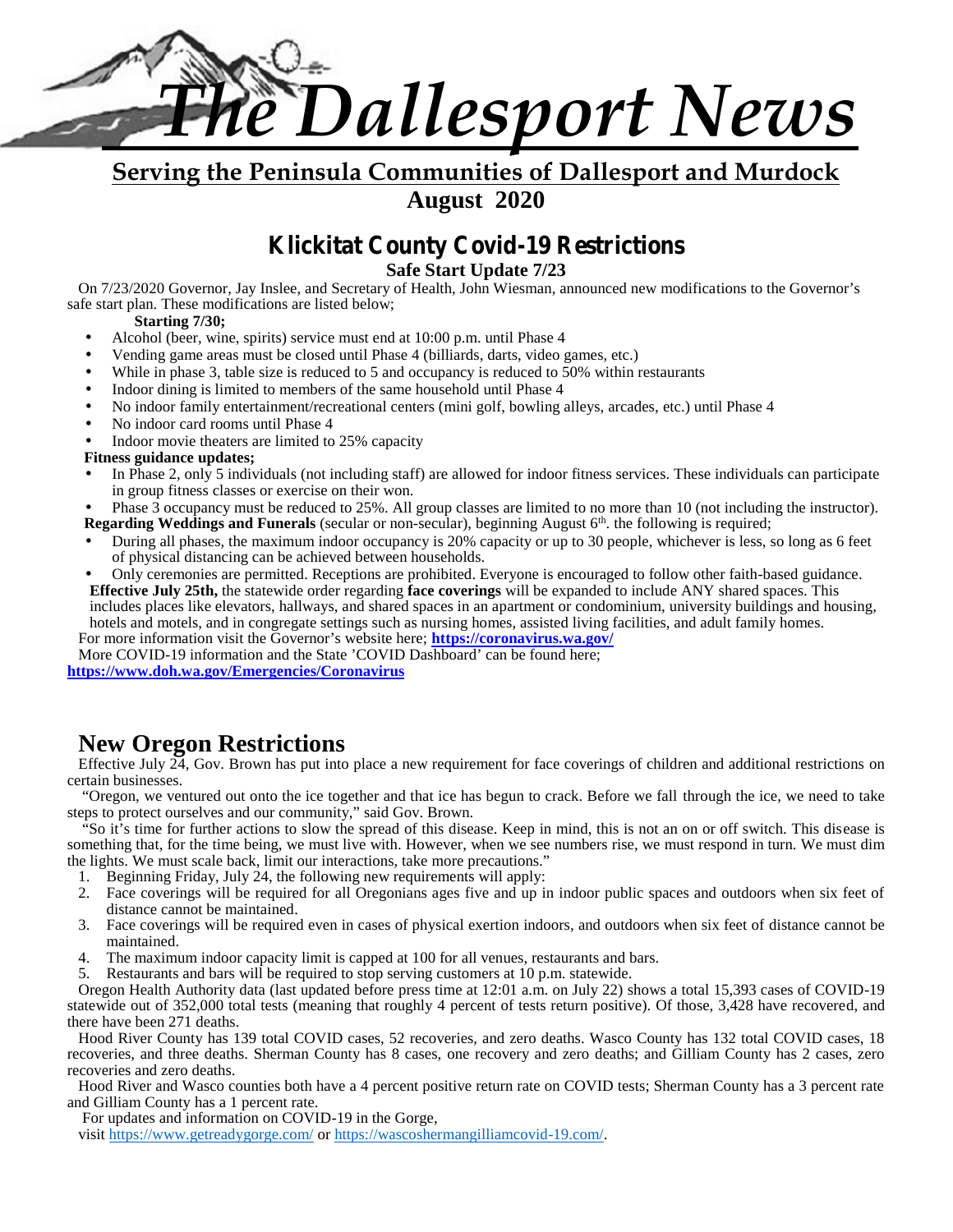### **Book Review By Judy Bane "California Girls" by Susan Mallery**

The California sunshine's not quite so bright for three sisters who get dumped in the same week...

Finola, a popular LA morning-show host, is blindsided on live TV by the news that her husband is sleeping with a young pop sensation who has set their affair to music. While avoiding the tabloids and pretending she's just fine, she's crumbling inside, desperate for him to come to his senses.

Zennie's breakup is no big loss - she'd rather be surfing. So agreeing to be the surrogate for her best friend is a no brainer. After all, she has an available womb and no other attachments to worry about. Except... being pregnant is a lot lonelier - and more complicated - than she imagined.

Never the thinnest or prettiest sister, Ali<br>sused to being overlooked but when her We Serve is used to being overlooked, but when her fiancé sends his disapproving brother to call off the wedding, it's a new low. And yet Daniel continues to turn up "for support," making Ali wonder if maybe for once - someone sees her in a way no one ever has.

Side by side by side, these sisters will rebuild their lives with all the affection, charm and laugh-out-loud humor that is classic Susan Mallery.

### **Columbia Gorge Discovery Center & Museum**

**Dear Museum Members and Visitors,** We are living in historic times, and each day brings new information. At this time, the museum is on a weekend only schedule, open Saturday and Sunday, 9 am to 5 pm, until further notice.

As tourism slowly reopens in the gorge, we ask you to help us continue to stay open, by putting into practice basic safety measures. Keep your 6 foot social distance, wear a mask, and please refrain from touching exhibits. We thank you in advance for following the new protocols and having patience while we settle into our new routines.

We look forward to seeing you once again.

If you have an upcoming event scheduled, please contact us. We are ready for meetings and small events to be rescheduled. Our event coordinator can be reached at

events@gorgediscovey.org.

If your need for a response is urgent, please contact our Executive Director, Carolyn Purcell, at

cpurcell@gorgediscovery.org.

We appreciate your concern and generosity during this difficult time. Please continue your support (which is needed now more than ever) by donating here. Keep in touch with us by signing up for our newsletter here.

The scenic Riverfront Trail remains open. The City of The Dalles has placed an outdoor Port-a-Potty at the museum's start to the trail for your use. We encourage you to enjoy the spring flowers, but please continue to clean up after yourself and your pets.

Sincerely, The CGDC&M Team Columbia Gorge Discovery Center & Museum 5000 Discovery Drive The Dalles, Oregon 97058 541.296.8600 #201



### **Lyle Lions Club Looking for New Members**

Lions Club International: Largest service organization in the world Motto: We serve

Our numbers in Lyle are small; we are aging; we need HELP to continue to serve our community.

Projects we do:

Once-a-week senior meal

Once-a-month breakfast

Special occasion town flag display

Christmas food baskets

Building and parking lot upkeep

Easter egg hunt

Special projects as they arise to make our community a better place.

You don't need to be a member of our club to help.

Lyle Lions Club meets the 1st and 3rd Monday of the month at the Lyle Lions Community Center at the corner of 5th and Hwy 14. Potluck at 6pm; meeting at 6:30pm.

Information:

President: Dean Oldenburg 509-365- 2921

Second Vice-President - James A Titus Treasurer - Joan Titus 509-365-2872 Secretary - Annie Maguire 509-365- 0086

### **Columbia Gorge Discovery Center Hartsfield Quilt Collection**

Exhibit features Antique quilts made by slaves in the Deep South dating to the mid-1800s will be juxtaposed with **ACCIDENTALLY** modern quilts made using the same **ACCIDENTALLY** modern quilts made using the same traditional patterns.

### **Online Photo Archive Columbia Gorge Discovery Center & Museum**

Search our online photo archive of over 17,000 images — including the Wasco County Pioneer Association collection by catalog number, keyword, date or photographer. An online activity for the entire family. Nothing boring here…….. https://www.gorgediscovery.org/discove r/area-history-research/photo-archive/

**Klindt's Bookstore** 541 -296-3355

315 E. 2nd Street, The Dalles Hours: Mon. – Sat.8:00 am– 6:00 pm Sundays 11:00 am - 4:00 pm

**The Dalles/Wasco County Public Library** 541-296-2815

wascocountylibrary.com

722 Court Street, The Dalles **HOURS:**

Monday-Thursday 10 a.m. to 8:30 p.m. Friday-Saturday: 10 a.m. to 6 p.m. Closed Sunday

*\*FREE wireless Internet access* inside the library and on library grounds.

**White Salmon Valley Community Library** 509-493-1132 - Town & Country Sq. White Salmon

Open Tuesdays 10:00 am - 8:00 pm Wed.-Sat. 10:00 am - 6:00 pm

### *\*FREE wireless Internet access*

**Goldendale Community Library** (509) 773-4487

131 West Burgen Street

Goldendale,

Open M Tu Th F Sat 10am-6:00pm

and 10 to 8 on Wednesdays

### **Bookmobile**

Fort Vancouver Regional Library 1-888-546-2707

> The Library Bookmobile **Winter Schedule**

### **Wednesdays Cancelled**

\*Lyle Merc. 9:30-10:15 \*Book return available at this location Lyle Community School 10:30-12:30 Dallesport Church of Christ…1:45–3:00 A map of all FVRLibraries' bookmobile stops as well as printable

schedules can be found at

http://www.fvrl.org/bookmobiles

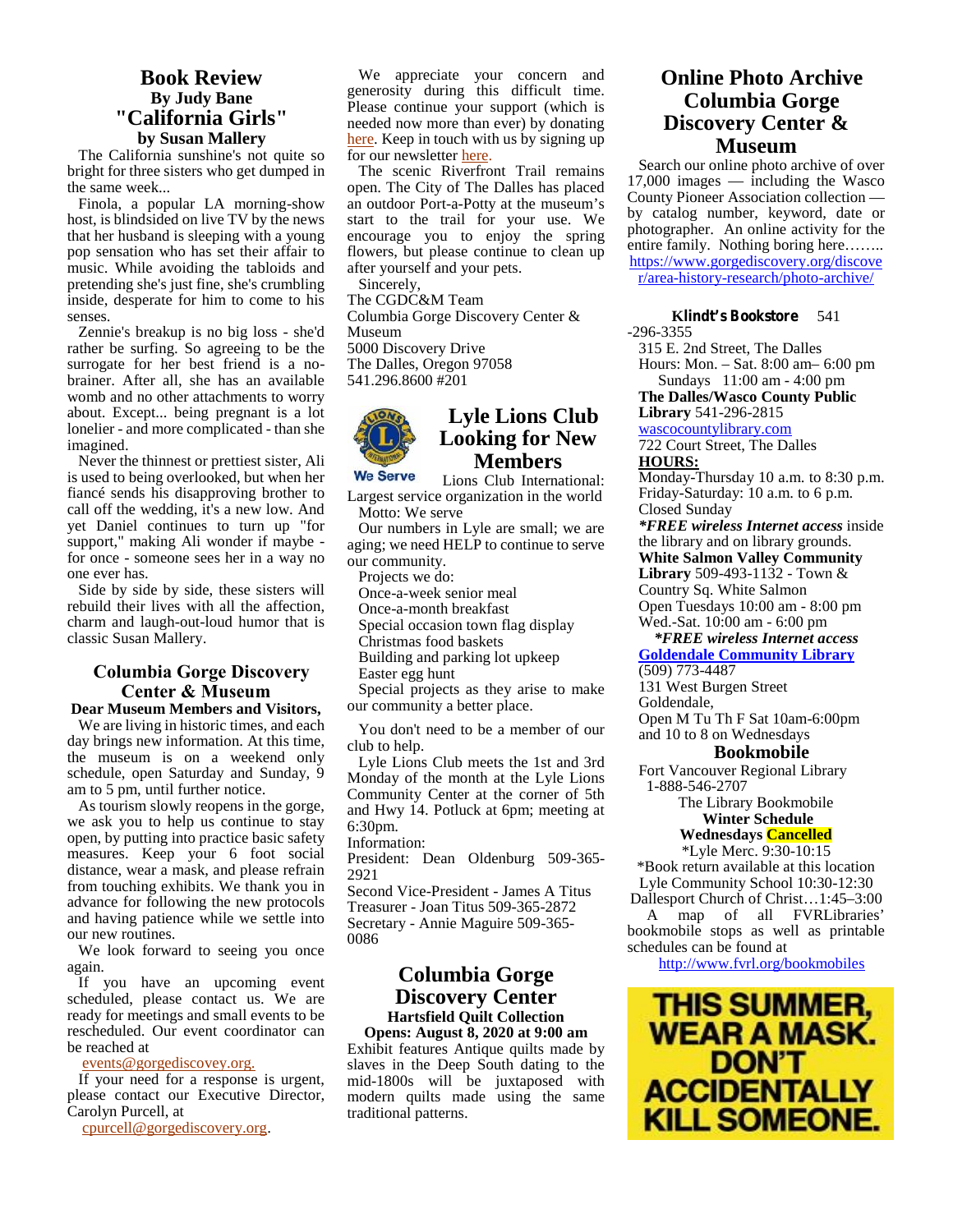### **Community Council Corner**

No report this month.

# **Online Voters' Guide**

voter registration is available at: Call After Hours Phone: 541-980-6756. votewa.gov.

available at:

https://voter.votewa.gov/GenericVoterG uide.aspx?e=865&c=20#/ .

Ballots issued and received\_20200727

August 4 2020 Sample Ballot (PDF)

Dallesport Fire District 6 Levy\_submitted 20200508 (PDF) August 4, 2020 Notice of Election

### **Dropbox located at: Dallesport Community Center parking lot, 136 6th St.**

### **AUGUST is Check Your Registration month.**

Starting August 5 (90 days from November 3rd), it is federally illegal to make any new purges from the voter rolls. You can add registrations – you just can't eliminate them. Therefore, starting August 5, check your registration on your Secretary of State or county election websites. (Many URLS can get you there:  $Vote411.org$  is a good place to</u> start. Another is the U.S. Vote<br>Foundation, which has contact Foundation, which has contact information for every local election official. Engage directly with those who will be counting your vote.)

When you find your name and address are correct take a screenshot and file it with time and date. (Google "How do I take a screenshot with my phone?") Update any incorrect information. Only take the screenshot when it's in order. If you don't find yourself, re-register. Do this for voters who don't have online access—starting with your family.

### **Department of Emergency**

**Management**

**sign up for Emergency Notifications and KCDEM programs can be found at http://klickitatcounty.org/249/Emergency-**

**Management**

**Klickitat County Public Health http://klickitatcounty.org/1187/COVID-19**

### **Dallesport Water District**

**August 4, 2020 Primary** Dallesport Water District Office: 541-An online voters' guide specific to your<br>thru Thurs. Dallesport Water District On-A generic online voters' guide is Tuesday of every month at 6:30 PM via P.O. Box 131 Dallesport, WA 98617 If you have any questions regarding your water system, please feel free to contact 980-6514 dallesportwater@gmail.com Office Phone Hours: 8 AM to 3 PM Mon. Monthly meetings are held on the 3<sup>rd</sup> WEBEX by Cisco www.dallesportwater.org

**next meeting August 18, 2020 @ 6:30 PM**

### **Has your Family Income Decreased Since the COVID-19 Pandemic Began?**

Families with children who are eligible and approved by their school district for free or reduced-price meals BUT DO NOT currently get Basic Food benefits must apply online at

Washingtonconnection.org for P-**EBT before August 31** or the start of the 2020- 2021 school year—whichever is later. The website is available in English and Spanish.

Families who need to apply or who have other questions about P-EBT benefits can call the DSHS Customer Service Contact Center at 877-501-2233 between 8 a.m. and 5 p.m. Monday-Friday (except observed holidays).

Families with children who become eligible for free and reduced-price meals after their school closed may get less than \$399 per child. This depends on when a family applied for Basic Food benefits or when they completed a household income application with their school district.

The **Public Charge rule** does not apply to P-EBT benefits and will not impact immigration status.

### **Contact Information**

**OSPI Contact:**

Ben King, ben.king@k12.wa.us, 564- 999-1304

#### **DSHS Contact:**

Norah West, norah.west@dshs.wa.gov, 360-902-7833

### **Lyle Food Bank**

With local volunteers providing the labor, the newest location of a WAGAP food bank currently operates as a drivethrough, **10 a.m. to 1 p.m. and 4-6 p.m.,** on the first and third Wednesdays of the month at the Lyle Activity Center, at the intersection of Highway 14 and Third Street.

The program continues **Aug. 5 and 19, and Sept. 2 and 16.**

Applications to receive monthly food will be available at the Pantry during open hours. You can sign up and receive your monthly food boxes on the same day. You may also call 509-281-0884.

Each month a box of non-perishables, a box of produce, and a box of refrigerated goods will be distributed to each participant. There will be some choice available with certain distributed items.

During the COVID-19 restrictions, the food bank will be run as a drive-thru. Cars can turn up Fourth Street and then line up and park along Klickitat Street and wait for service. All staff will be wearing<br>masks and taking the required taking the precautions. Volunteer staff would appreciate your returning that favor by keeping the physical distance and following mask-wearing rules when you arrive.

If it's difficult for you to get to the food bank during on these days/times, you can call to let organizers know someone else will be picking up on your behalf. In limited instances, we may have a volunteer willing to deliver to your door until you are able to make arrangements or if you have a permanent handicap. Please be patient with us - we will do our best.

The Lyle Food Bank is looking for more volunteers; if you'd like to participate, or wish to discuss your specific needs, please call 509-281-0884.

### **Lyle COVID Testing Event August 5, 2020 10am - - 2-pm**

Hosted by **One Community Health** and Columbia River Inter-Tribal Fish Commission

One Community Health will be conducting a COVID testing event at the **Lyle Activity Center in Lyle, Washington (308 Klickitat St) on Wednesday, August 5 from 10am to 2pm.** Native families in the Gorge are encouraged to attend this free testing, whether they are experiencing symptoms or not.

Pre-registration is highly

recommended as it speeds up the testing process and provides a time slot to avoid waiting at the event. To pre-register, go to: https://bit.ly/lyle-testing (or click the Tickets button). You may also call (541) 256-4345 to make your appointment or to get help with transportation to the event. Representatives from a variety of agencies and organizations will also be set up at the event to distribute information, food, COVID safety items, and other emergency resources.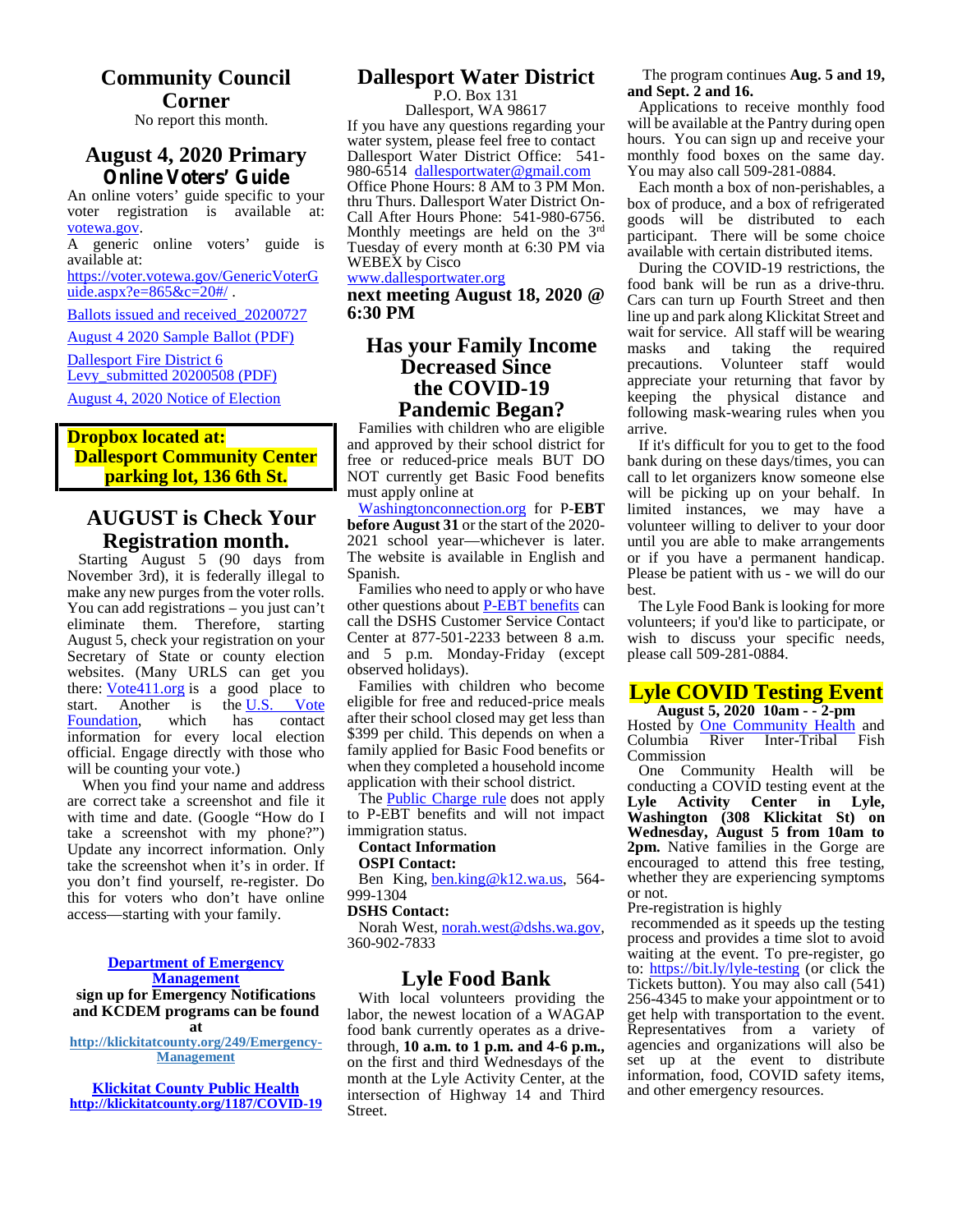### **Lyle School District Explores Multiple Approaches to Re-Opening this Fall**

As we wrap up July, one of the biggest questions for everyone is what school will look like this fall. Lyle School District staff and administration have been working together in recent weeks to develop a plan for reopening school on August 26.

Complicating our work, the state's directives to schools continue to be updated based on the pandemic's growth as well as recent announcements by many school districts that they are restarting school online only.

The Lyle Schools Board of Directors has scheduled a meeting for 6 p.m., Friday, August 7, where they will review and approve the district's reopening plan. a The plan must be on file with the state and on the district website by August 12.

"Prior to that, the district will survey parents for a second time this summer to gather data on access to technology and whether they are comfortable sending their children back to school."

Parents and guardians in the Lyle School District are asked to look for the survey on the district website by July 28. Reminders to participate will be shared on social media. Parents who don't have access to the Internet can call the office at 509-365-2211, ext. 120, to provide their responses. The district is hoping to compile and share results by August 3.<br>Will Distance Learning I

### Learning Be **Necessary?**

Safety requirements for re-opening,<br>particularly physical distancing distancing requirements, are posing challenges to providing full-time on-site instruction this fall. Staff are still exploring ways to return to entirely on-site instruction this fall, and no final decisions have been made.

However, if instruction must be provided through a part or full-time distance learning model this fall, we are better-prepared for it than we were in March.

Thanks to state and federal grants, the district has been able to order extra student devices and is currently upgrading classroom technology – smart boards that teachers will use in providing instruction for students both in the classroom and at home. Additional training is also in the works, to allow staff to move seamlessly between in classroom, hybrid or full distance learning as circumstances dictate.

For students who don't have good access to high speed internet at home, the district is also looking at ways to make more robust bandwidth available in the community where it's needed most.

We are moving forward with our planning in an environment of rapid change and uncertainty, keeping what's best for our students and families at the forefront of our planning.

### **'Our Community Does Need Help!': Funds Come In For Klickitat County Domestic Violence Shelter**

### *Jacob Bentram Columbia Gorge News*

Efforts to construct a domestic violence shelter in Klickitat County continue steadily, with just under half the funding goal met.

That includes a \$250,000 award from the state for construction costs, as well as \$20,000 donation from Skyline Foundation, an anonymous donation and \$40,000 grant from Klickitat County. The figure excludes donation pledges.

Even as Gov. Jay Inslee slashed parts of the state budget to offset the economic consequences of the state's response to the virus, the \$250,000 request submitted to the state as part of the supplemental capital construction budget was left untouched as the 2020 legislative session rolled to a close.

"I'm very glad we have the funding to get this shelter started and help domestic violence survivors in our local area," Dist. 14 Rep. Gina Mosbrucker said in a press release.

Even with this influx of cash, there still remain some bumps in the road, said Programs for Peaceful Living Director Kirsten Poole.

Poole explained Programs for Peaceful Living, the WAGAP program dedicated to providing resources to survivors of abuse and domestic violence and the group undertaking the project, had applied for another \$250,000 grant from the Firstenburg Foundation, but was denied. Another application was never heard back from.

Poole said she remains positive about the future of the project, even as she observes more money suddenly being put towards more direct actions against the ongoing COVID-19 pandemic.

"I feel very strongly that had (the pandemic) not gone on, we would have been fully funded," Poole said.

PFPL is regrouping after learning news about the recent grant denials and looking to the future. Poole said they are working with the owners of a possible site for the future domestic violence shelter. The site would be able to shelter 22 individuals for 30- to 60-day stays. Poole said even as they experience setbacks, the team is seeing an eagerness from the community to see this project through.

As Poole explained, while funding is being reallocated away from other causes, the need for survivor advocacy remains at an all-time high. In a pandemic situation where suddenly, partners are quarantined together and social distancing is in effect, advocates needed to adapt to the situation and think creatively to reach out to clients.

This includes PFPL's partnering sources of shelter. By observing social distancing, hotels and other partners are limiting capacity. On a couple occasions, advocates have had to turn down clients for shelter, instead providing tents and sleeping bags for the night, although Poole added the team has enough supplies to meet immediate needs.

"When everything is full, tensions get higher. Knowing there isn't squat we can do ... you can feel the squeeze," Poole said.

One of the more crucial aspects of the role PFPL plays, Poole noted, is the creation of a personalized safety plan for their clients. Because survivors often know the abuse they receive, advocates work with them to draw up a way to escape a dangerous situation.

Poole says she feels a sense of vulnerability when she thinks about the families that want to reach out for help but cannot or will not out of fear, "then you take a deep breath, ask yourself what am I doing to help, then go from there."

It is a challenge not being able to meet face-to-face with clients to provide them with resources, Poole said.

"Sure, they want to get out, but with what? And how?" Poole pondered during an interview.

On a certain level, the problem is not the fact that people are staying inside, but rather that we are staying silent about the problem, Poole explained. Even as she notes incidents of domestic violence rising in police logs, she is not noticing an increase in calls for support.

"How do you bring it to the light instead of treating it like this shameful thing?" Poole said. "Your sister, your cousin, your mom are not talking about it because it is a crime of silence," Poole continued. "I want to scream it from the mountaintops, 'Our community does need help!"

PFPL is asking for donations, in-kind or by check (write out to WAGAP, and in the memo line, write "for PFPL DV Project"). 115 West Steuben Street, Bingen, WA 98605.

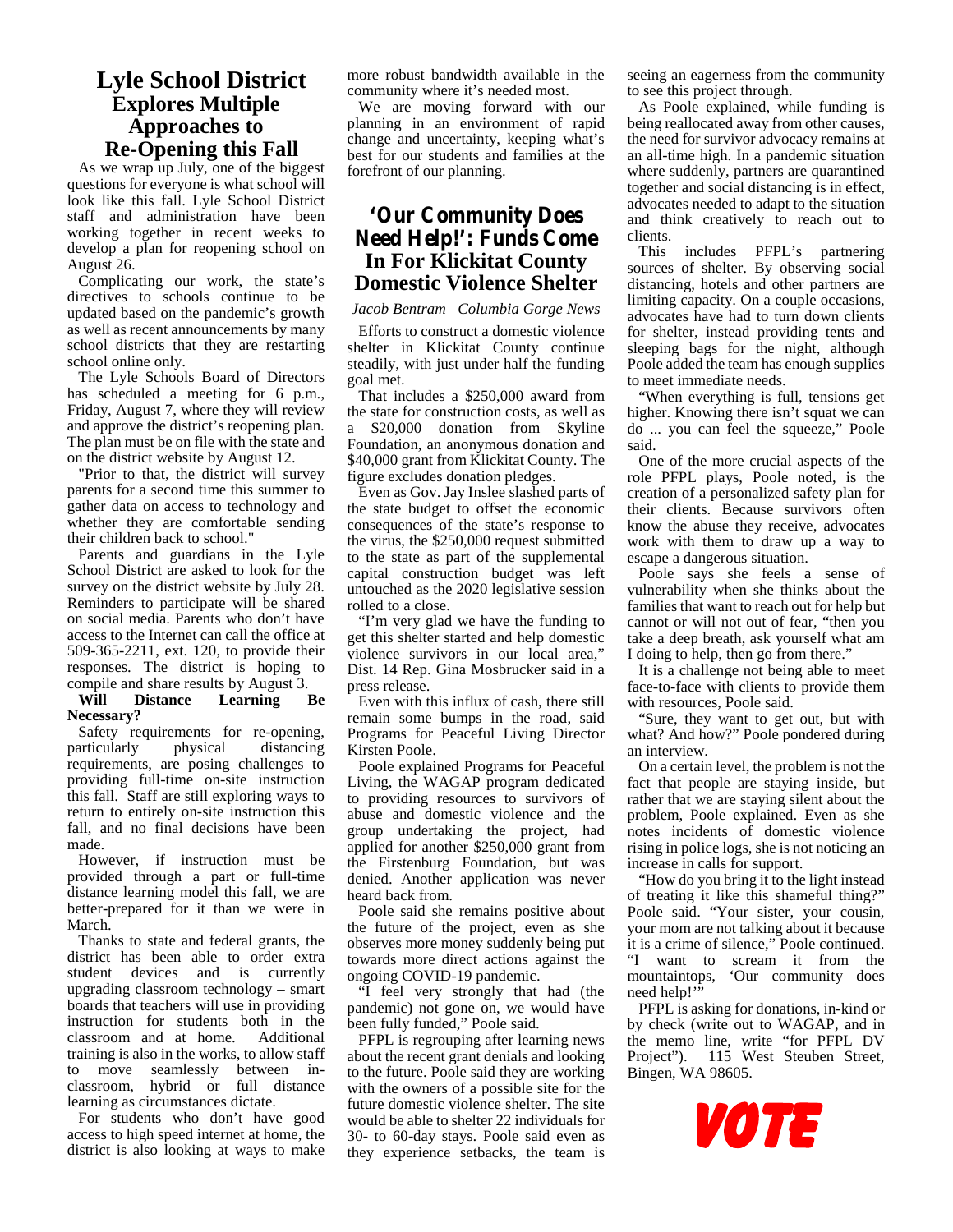# YLE SCHOOL DISTRICT #406 \$

### **Parent Survey: Starting School in the Fall**

looking forward to the return of our students.

The state has issued preliminary guidance and requirements more comfortable "masking up." for schools around re-opening in the fall. You can find that guidance here.

We need parents' input in order to know how to meet some of these requirements. Please participate in a short survey, here.

Keep in mind that this guidance continues to be updated, and much could change by the time school is scheduled to start August 26.

As our plans develop and/or change, we will keep families updated via our website at www.lyleschools.org and our Facebook page, as well as phone calls and email. If you have questions, please don't hesitate to email us at support@lyleschools.org or call 509-365-2211.

### **Wearing a Mask.**

Everyone, we want to share an important message from Skyline Hospital and Klickitat County Emergency Management. We're seeing an increase in COVID-19 cases in the county, including among our youngsters. In order to attend school on site this year, students and adults will be required to wear masks. This is a state mandate. NOW is the time to help kids get accustomed to wearing a mask. Click through to read more about our current COVID-19 status, and, for tips on how to help kids get used to masks, go here: https://kidshealth.org/en/parents/coronavirus masks.html

### **Correction**

.

We wanted to let you know that our scholarship (Beverly Ann Bryan Memorial Scholarship) awarded \$500.00 each to Makela Ross and Elizabeth Hawkins, NOT \$750.00 each as reported last month.

Starting to wear a mask can be scary for<br>We are already planning for the start of school next fall, and<br>looking forward to the rature of our students

### **EXPLAIN IT.**

Keep it simple to avoid scaring them. Tell them, "Your mask helps protect me, and my mask helps protect you."



### **GIVE THEM CHOICE.**

Allow kids to select the style, fabric and color they like. Decorating is fine as long as it doesn't damage the mask.



### **HAVE THEM PRACTICE.**

Practice putting the mask on and taking it off. Wear it at home for short periods of time. Some children adapt quickly, while others might need more practice. Setting goals and offering rewards for good habits can help.



### **BE A ROLE MODEL.**

Wear a mask yourself and talk about how important it is whenever you put it on.



### **MAKE MASKS FUN.**

Help kids create masks for stuffed animals and other toys and incorporate them into play.

Stay connected on Lyle School District's Facebook page or on our website at Lyle School District [www.lyleschools.org].

**(Klickitat, Lyle Against Substance Abuse Coalition) 5 - 6:30 pm Meets the 3 rd Wed of each month. Alternates between Klickitat and Lyle The Library Bookmobile--- Winter Schedule Canceled Wednesdays. Cancelled \*Lyle Merc. 9:30-10:15 \*Book return available at this location Lyle Community School 10:30-12:30 Dallesport Church of Christ…1:45–3:00 Dallesport PTO Meeting Tue,. 2:45pm – 3:45pm Monthly on the first Tuesday Cancelled School Board meetings will be held @ 6pm on the fourth Wednesday**

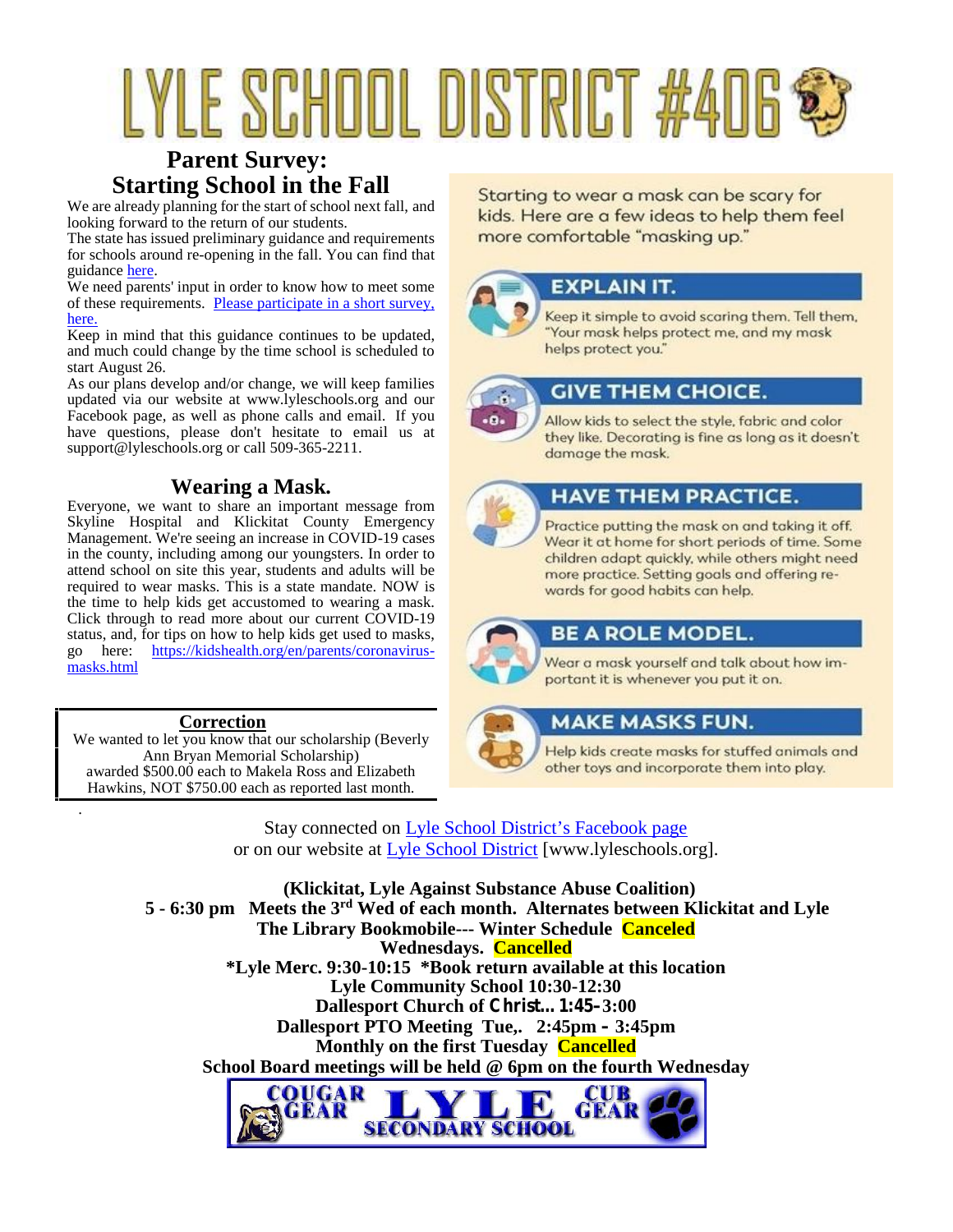### **Gorge Grown Mobile Market**

The Mobile Farmers Market **every Friday, 4-6pm** at the Lyle Activity Center. We're bringing you SAFE, fresh, local food that supports our Gorge farming economy.

The market will look \*very\* different this year with COVID-19 safety precautions in place:

-Please plan on wearing a mask to keep our staff and others safe.

-Keep a 6 ft distance from everyone at all times.

-Do not come if you are feeling unwell or might have been exposed to COVID- 19.

-Send one family member to shop, and rehearsals offer to shop for your neighbors to minimize market traffic. Until things are back to normal, THIS NOT LEISURELY SOCIAL EVENT!

To protect you: we will have one staff person to handle food and shop for you, and another to handle all transactions. Farmers markets are designated as essential services, and are much safer than the grocery store.

Remember, if you use your EBT/SNAP card (aka food stamps) at the market we will give you an extra, free \$5 to spend! We also take Credit/Debit cards and cash.

For more information, go to

www.gorgegrown.com/mobilemarket/

### **The Dalles Farmers**

**Market** is set to open for our regular season: Saturdays, 9am-1pm, at City Park (5th & Union)<br>HOWEVER! market

HOWEVER! market will look \*VERY\* different this year with lots of  $\epsilon$  to COVID-19 safety precautions in place. Before you come, you must read and abide by our safety measures, stated here: http://www.thedallesfarmersmarket.com/ safety/

The safety of our shoppers, staff, farmers, and wider community is our utmost top priority. Farmers markets are essential services, just like grocery stores- Let's all do our part to keep each other safe while supporting our local economy and nourishing our bodies with healthy, nutritious foods.

Like The Dalles Farmers' Market to stay up to date on all the happenings. Stay safe, everyone!

### **Columbia Gorge Vendors Market**

For those of you that depend on yearly events for your home businesses, like Cherry Fest, St Mary's Christmas Bazaar, Huckleberry Fest and the like...not to

mention those of you that do your Holiday shopping to help support local artists.

Check out the Facebook page for buying and selling your crafts. This puts all vendors in one convenient, virtual shopping bazaar.

Find our group here!!

https://www.facebook.com/groups/738 November 079160270844/?ref=share

### **Cascade Singers**

Cascade Singers announces an **August 10 deadline** for its search for a new director. The 2020-'21 season will proceed in the fall as coronavirus restrictions are lifted and gatherings for and performances are permitted.

Applicants for the voluntary position should send their resumes to Singers' secretary Susan Stewart at randysusanstewart@gmail.com

Cascade Singers embraces a wide repertoire from classical masterpieces to pop tunes. The group enjoys singing for community events in The Dalles and surrounding area in addition to traditional concerts at Christmas, St. Patrick's Day, and in late spring.

### **The Donkey Rides to The Dalles Johnny Wheels & the Swamp Donkeys August 8, 2020 at 7 PM – 10 PM**

Granada Theatre - The Dalles, Oregon

Johnny Wheels is a singer / songwriter / harmonica player inspired by the soul of the Pacific Northwest.

The "Swamp Donkeys" are Johnny's band-mates who are inspired by Johnny "live a song" on the edge.  $\frac{hc}{dt}$ Collectively, the band hails from Oregon, Texas and California and is typically tagged as a Blues band; Although, the diversity of the members' musical backgrounds becomes evident as the worlds of R&B, Soul, Jazz, Funk and Rock are blended under a Blues umbrella. det

### **Genealogy Club: Genealogy 101 Monday, August 10th, 2020 2:00pm - 3:30pm Online Program**

Registration for this event will close on

August 10, 2020 @ 2:00pm.<br>Researching ancestry Researching ancestry can be challenging. Where do you start? Which of the 60,000 websites will give you the information you want? With the help of the FVRL Virtual Genealogy Club, led by experienced genealogist John Lake, you can join your neighbors in learning how to explore your past. Any level of experience is welcome, from the longtime genealogist to those interested in starting a search.

Future topics:

September - A review of the best internet sites for genealogy

October - Top 10 guidelines for quality genealogy

Maximizing the information in a Census

December - Proving family stories with physical evidence and church records

To join this online program, you will need a computer, tablet or phone with a camera and microphone. The link to join the event will be emailed to registrants one hour before the program begins.

A phone number will be included to allow you to use a phone as speaker and microphone, if needed.

Library events and programs are open to the public and provided at no cost. Questions: (360) 906-5000

Special accommodations may be requested using our Accommodation Request Form no later than 15 days prior to the event.

https://fvrl.librarymarket.com/genealog y-club-genealogy-101

### **The Census and Redistricting: Why They Matter August 13th, 2020 6:00pm - 8:00pm Online Program**

Learn from Alison McCaffree, the Washington State League of Women Voters Census and Redistricting Issues Chair, why the 2020 Census and the 2021 State Redistricting Commission process will help determine how strong a voice each of us will have as<br>a voter for the next decade. decade. Census data determines how many seats each state has in the U.S. House of Representatives, how hundreds of billions of federal funds is distributed to local communities, and population numbers to determine voting districts for the coming years.

After the Census is complete, Washington's 5-member redistricting Commission will:

 decide the voting districts for Congressional and Legislative offices for the next 10 years

 take public input in meetings in June - Sept of 2021

 negotiate the representation in our state based on equal population, communities of interest and other criteria

Come learn about the redistricting process and how you can be a part. https://fvrl.librarymarket.com/census-

and-redistricting-why-they-matter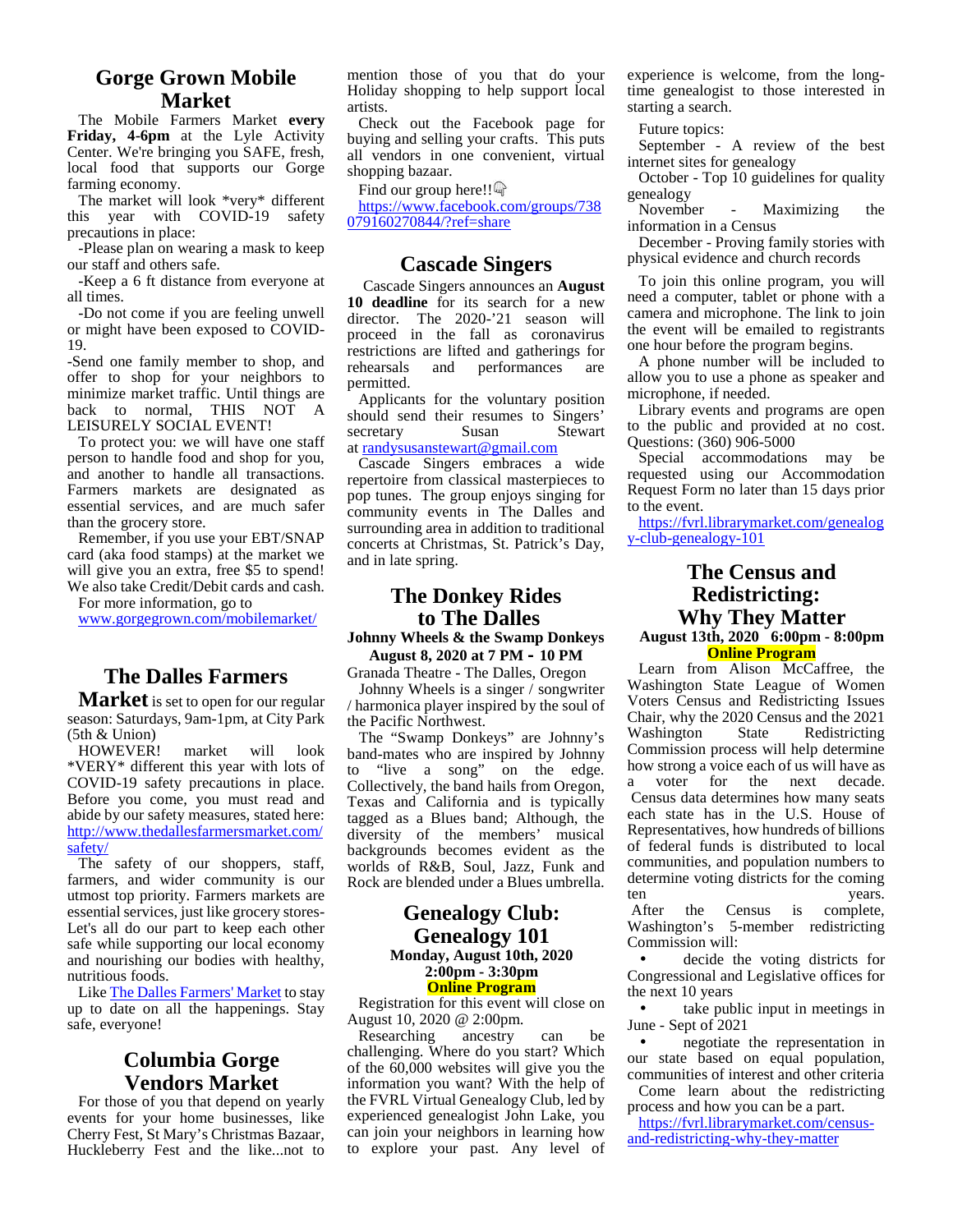# **Dallesport-Murdock Community Calendar**<br>Dallesport-Murdock Fire Dept. KCFD#6 Dallesport-Murdock Community Council

**630 Central Ave. P.O. Box 215 767-1252 136 6th Ave. P.O. Box 8**

**Dallesport-Murdock Community Council** 

**Post Office hours are 8am-2pm M-F Sat. 7:30am-11:00 for package pick up only Phone 767-1577**

| <b>August 2020</b><br><b>BLM</b>                                                                      |            |                                                                                                                                                                                                                                                                                              |                                                                                         |                                                             |     |                        |  |  |
|-------------------------------------------------------------------------------------------------------|------------|----------------------------------------------------------------------------------------------------------------------------------------------------------------------------------------------------------------------------------------------------------------------------------------------|-----------------------------------------------------------------------------------------|-------------------------------------------------------------|-----|------------------------|--|--|
| <b>Sun</b><br><b>AA Meetings</b><br><b>Wednesdays and</b><br><b>Sundays 7pm</b><br><b>Lyle School</b> | <b>Mon</b> | <b>Tue</b>                                                                                                                                                                                                                                                                                   | <b>Wed</b>                                                                              | <b>Thu</b>                                                  | Fri | <b>Sat</b><br>$\bf{1}$ |  |  |
| Library<br>625 Keasey<br>360-870-3321<br><b>Cancelled</b><br> 2                                       | 3          | 4                                                                                                                                                                                                                                                                                            | l5                                                                                      | $\vert 6 \vert$                                             | 7   | $\bf{8}$               |  |  |
|                                                                                                       |            | <b>Senior Lunch</b><br>Lyle<br><b>Cancelled</b>                                                                                                                                                                                                                                              |                                                                                         |                                                             |     |                        |  |  |
| $\vert \mathbf{9} \vert$<br><b>Book Lovers Day</b>                                                    | 10         | 11<br><b>Senior Lunch</b><br>Lyle<br><b>Cancelled</b><br><b>Water Dist.</b><br><b>Meetings</b>                                                                                                                                                                                               | 12<br><b>Fire Dist.</b><br><b>Biz Meeting</b><br><b>Commissioners</b><br><b>Meeting</b> | $\vert$ 13<br><b>Community</b><br>Council<br><b>Meeting</b> | 14  | 15                     |  |  |
| 16                                                                                                    | 17         | Webex 6:30pm<br>18<br><b>Senior Lunch</b><br>Lyle<br><b>Cancelled</b>                                                                                                                                                                                                                        | 19                                                                                      | 20                                                          | 21  | 22                     |  |  |
| 23                                                                                                    | 24         | 25<br><b>Senior Lunch</b><br>Lyle<br><b>Cancelled</b>                                                                                                                                                                                                                                        | 26<br>Women's<br><b>Equality Day</b>                                                    | 27                                                          | 28  | 29                     |  |  |
| 30                                                                                                    | 31         | <b>Women's Equality Day</b><br>This day commemorates the passage of the 19th Amendment to the U.S.<br>Constitution which granted the women right to vote. In 1878 the amendment<br>was first time introduced and in 1971, the U.S. Congress designated 26<br>August as Women's Equality Day. |                                                                                         |                                                             |     |                        |  |  |